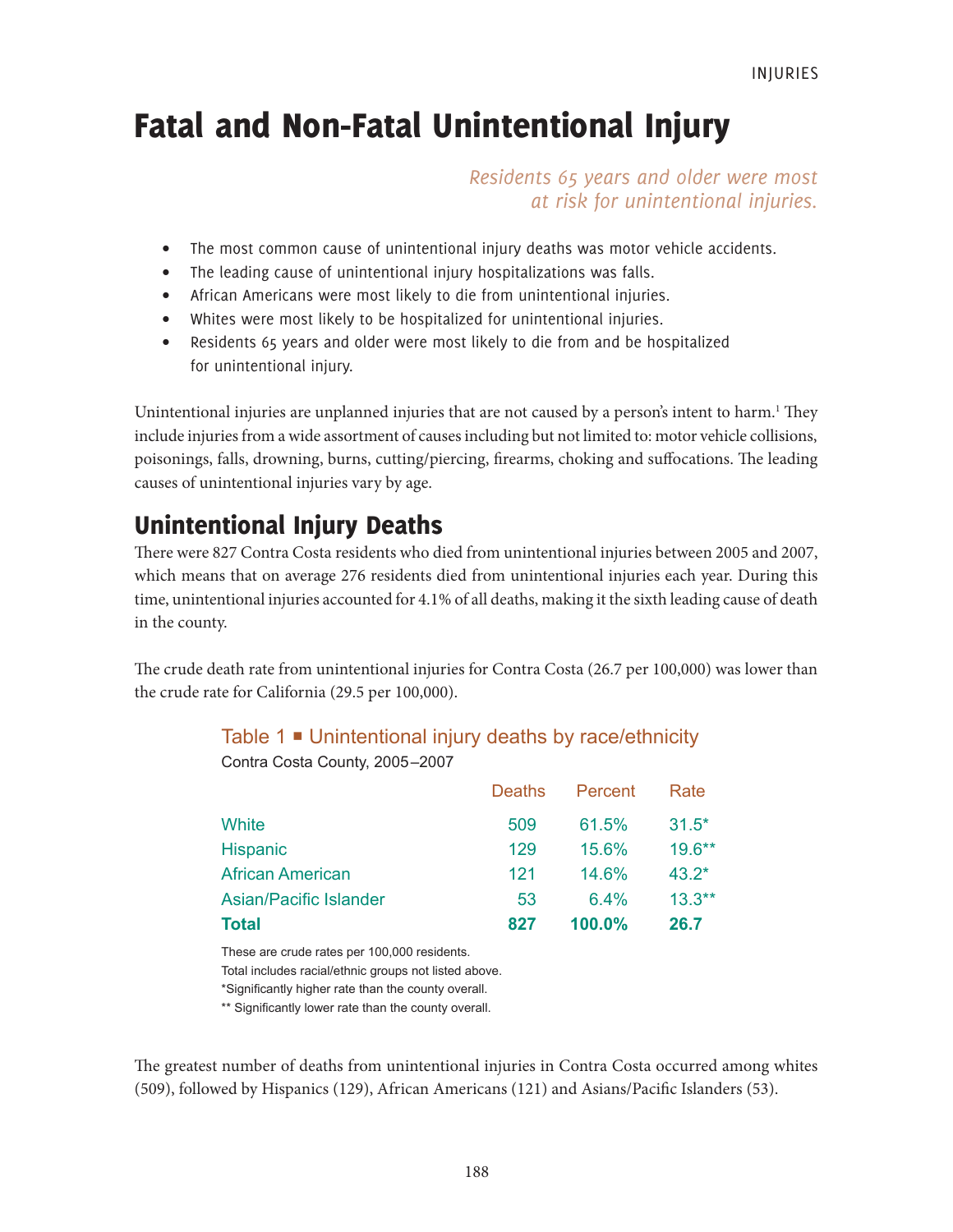Even though African Americans died in fewer numbers from unintentional injuries, they had the highest death rate from unintentional injuries (43.2 per 100,000); higher than the rates for the county overall (26.7 per 100,000) and all other racial/ethnic groups listed. Whites (31.5 per 100,000) had a significantly higher death rate from unintentional injuries compared to the county overall. Hispanic (19.6 per 100,000) and Asians/Pacific Islanders (13.3 per 100,000) had significantly lower death rates from unintentional injuries than the county overall.

### Table  $2 \equiv$  Unintentional injury deaths by gender

Contra Costa County, 2005-2007

|                           |     | Deaths Percent | Rate    |
|---------------------------|-----|----------------|---------|
| Men                       | 540 | 65.30%         | $35.6*$ |
| Women                     | 287 | 34.70%         | 18.2    |
| <b>Contra Costa Total</b> | 827 | 100.00%        | 26.7    |

These are crude rates per 100,000 residents.

\*Significantly higher rate compared to county women overall.

Almost twice as many males (540) died from unintentional injuries as females (287). Males also had a significantly higher unintentional injury death rate (35.6 per 100,000) than females (18.2 per 100,000).

Table 3 Unintentional injury deaths by selected cities

|                           | <b>Deaths</b> | Percent | Rate      |
|---------------------------|---------------|---------|-----------|
| Concord                   | 108           | 13.10%  | 29.2      |
| <b>Richmond</b>           | 95            | 11.50%  | 30.8      |
| <b>Antioch</b>            | 94            | 11.40%  | 31.5      |
| <b>Walnut Creek</b>       | 73            | 8.80%   | $37.2*$   |
| <b>Pittsburg</b>          | 62            | 7.50%   | 33        |
| <b>Martinez</b>           | 44            | 5.30%   | 40.6*     |
| San Pablo                 | 36            | 4.40%   | 38.8      |
| <b>Brentwood</b>          | 35            | 4.20%   | 24.9      |
| <b>Pleasant Hill</b>      | 25            | 3.00%   | 25.2      |
| Oakley                    | 24            | 2.90%   | 26        |
| <b>El Cerrito</b>         | 23            | 2.80%   | 33.1      |
| <b>Bay Point</b>          | 22            | 2.70%   | 32.4      |
| Pinole                    | 18            | 2.20%   | <b>NA</b> |
| <b>Hercules</b>           | 13            | 1.60%   | <b>NA</b> |
| <b>Contra Costa Total</b> | 827           | 100.00% | 26.7      |

Contra Costa County, 2005-2007

These are crude rates per 100,000 residents.

Contra Costa Total includes cities not listed above.

\*Significantly higher rate than the county overall.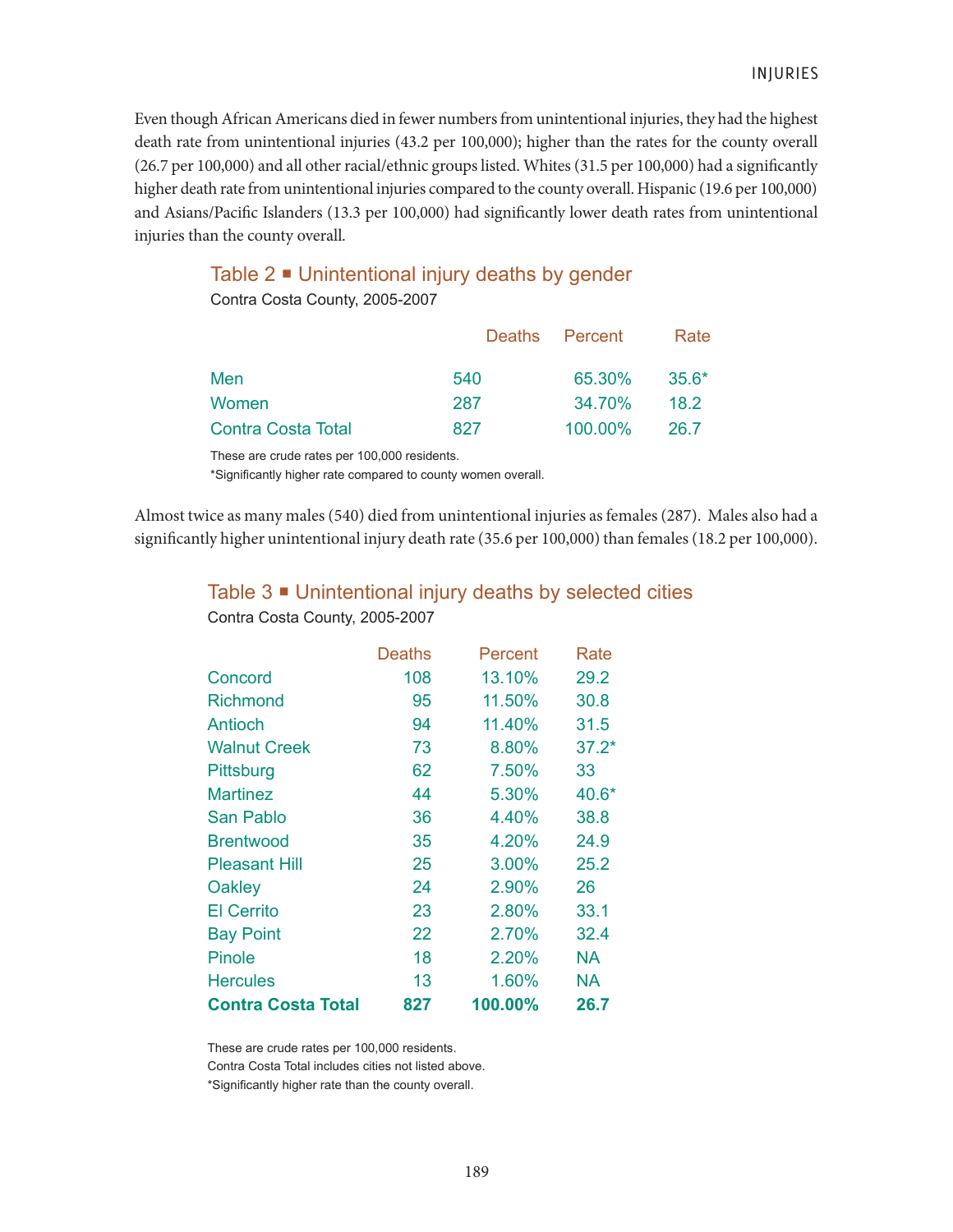The greatest number of unintentional injury deaths occurred among residents of Concord (108), Richmond (95), Antioch (94) and Walnut Creek (73). The unintentional injury death rate for residents of Martinez (40.6 per 100,000) and Walnut Creek (37.2 per 100,000) were significantly higher than the county overall (26.7 per 100,000). In Walnut Creek, falls accounted for the greatest percentage (41%) of unintentional injury deaths. In Martinez, poisonings accounted for the greatest percentage (34%) of unintentional injury deaths.

## Table 4 Unintentional injury deaths by cause

Contra Costa County, 2005–2007

|                       | Cases | Percent | Rate |
|-----------------------|-------|---------|------|
| Motor vehicle traffic | 264   | 31.9%   | 8.5  |
| Poisoning             | 239   | 28.9%   | 7.7  |
| Fall                  | 152   | 18.4%   | 4.9  |
| Choking/suffocation   | 32    | 3.9%    | 1.0  |
| <b>Drowning</b>       | 24    | 2.9%    | 0.8  |
| <b>Total</b>          | 827   | 100.0%  | 26.7 |

These are crude rates per 100,000 residents. Total includes causes not listed above.

In Contra Costa, the leading cause of unintentional injury death was motor vehicle accidents (264), followed by poisonings (239), falls (152), choking/suffocation (32) and drowning (24).

#### Table  $5 \equiv$  Unintentional injury deaths by age

Contra Costa County, 2005–2007

| Cases |        | Rate      |
|-------|--------|-----------|
| 90    | 10.9%  | $10.1***$ |
| 269   | 32.5%  | 26.8      |
| 256   | 31.0%  | 31.1      |
| 212   | 25.6%  | $57.3*$   |
| 827   | 100.0% | 26.7      |
|       |        | Percent   |

These are age-specific rates per 100,000 residents.

\*Significantly higher rate than the county overall.

\*\* Significantly lower rate than the county overall.

The greatest number of unintentional injury deaths occurred among Contra Costa residents ages 21 to 44 years (269), followed by 45–64 years (256), 65 years and older (212) and 0-20 years (90).

Residents ages 65 years and older had the highest rate (57.3 per 100,000) of unintentional injury death in the county; significantly higher than the rates for the county overall (26.7 per 100,000) and all other age groups listed. Residents 0–20 years had the lowest rate (10.1 per 100,000); significantly lower than the county overall and all other age groups.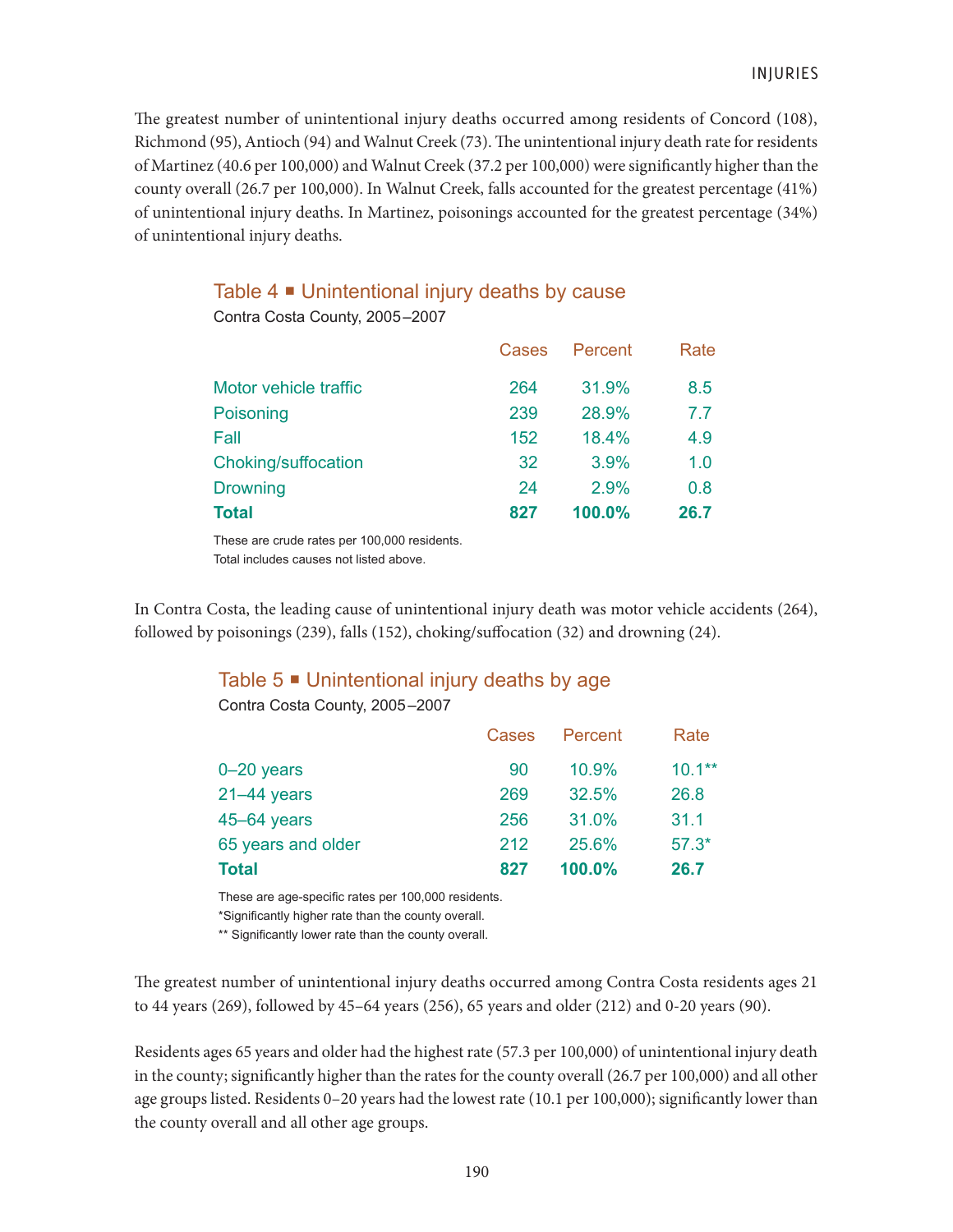The leading causes of unintentional injury death vary by age group. The exposure to injury risk changes over a person's lifetime, as does the body's ability to recover from injury. Motor vehicle accidents are the leading cause of unintentional injury death for younger age groups whereas falls are the leading cause among the elderly.

#### Residents 0–20 years

The death rate due to unintentional injuries was lowest among residents 0–20 years (10.1 per 100,000). More than half (53.3%) of the unintentional deaths within this age group were due to motor vehicle accidents.

#### Residents 21–44 years

The unintentional injury death rate for residents 21–44 years (26.8 per 100,000) was similar to the county rate. Motor vehicle accidents (108) and poisonings (107) were the leading causes of unintentional injury death for this age group.

#### Residents 45–64 years

The unintentional injury death rate for residents 45–64 years (31.1 per 100,000) was similar to the county rate. Almost half (45.7%) of the unintentional injury deaths among residents of this age group were due to poisonings. Residents of this age had a higher death rate from poisonings (14.2 per 100,000) than the county overall (7.7 per 100,000).

#### Residents 65 years and older

Residents 65 years and older had the highest unintentional injury death rate (57.3 per 100,000) in the county. More than half (56.1%) of all unintentional injury deaths in this age group were due to falls, and almost one-fifth (18.4%) were due to motor vehicle accidents. Residents of this age group had the highest death rate due to falls (32.1 per 100,000); significantly higher than the rates for the county overall (4.9 per 100,000) and all other age groups.

## Unintentional Injury Hospitalizations

To understand the impact of unintentional injury it is important to assess hospitalizations in addition to deaths. Death data indicate the ultimate toll that unintentional injury takes on people's lives, but more people experience unintentional injuries than die from them. Non-fatal unintentional injuries, though not severe enough to cause death, can have lasting consequences in terms of physical, mental, and emotional health. Those that result in hospitalization are the most severe. Other less-severe unintentional injuries are treated at home, in emergency departments and/or outpatient clinics.

Between 2005–2007, there were 16,613 unintentional injury hospitalizations among Contra Costa residents. This means that on average, there were 5,538 hospitalizations in Contra Costa due to unintentional injuries each year. The crude hospitalization rate from unintentional injuries for Contra Costa (537.1 per 100,000) was lower than California's crude rate (552.1 per 100,000).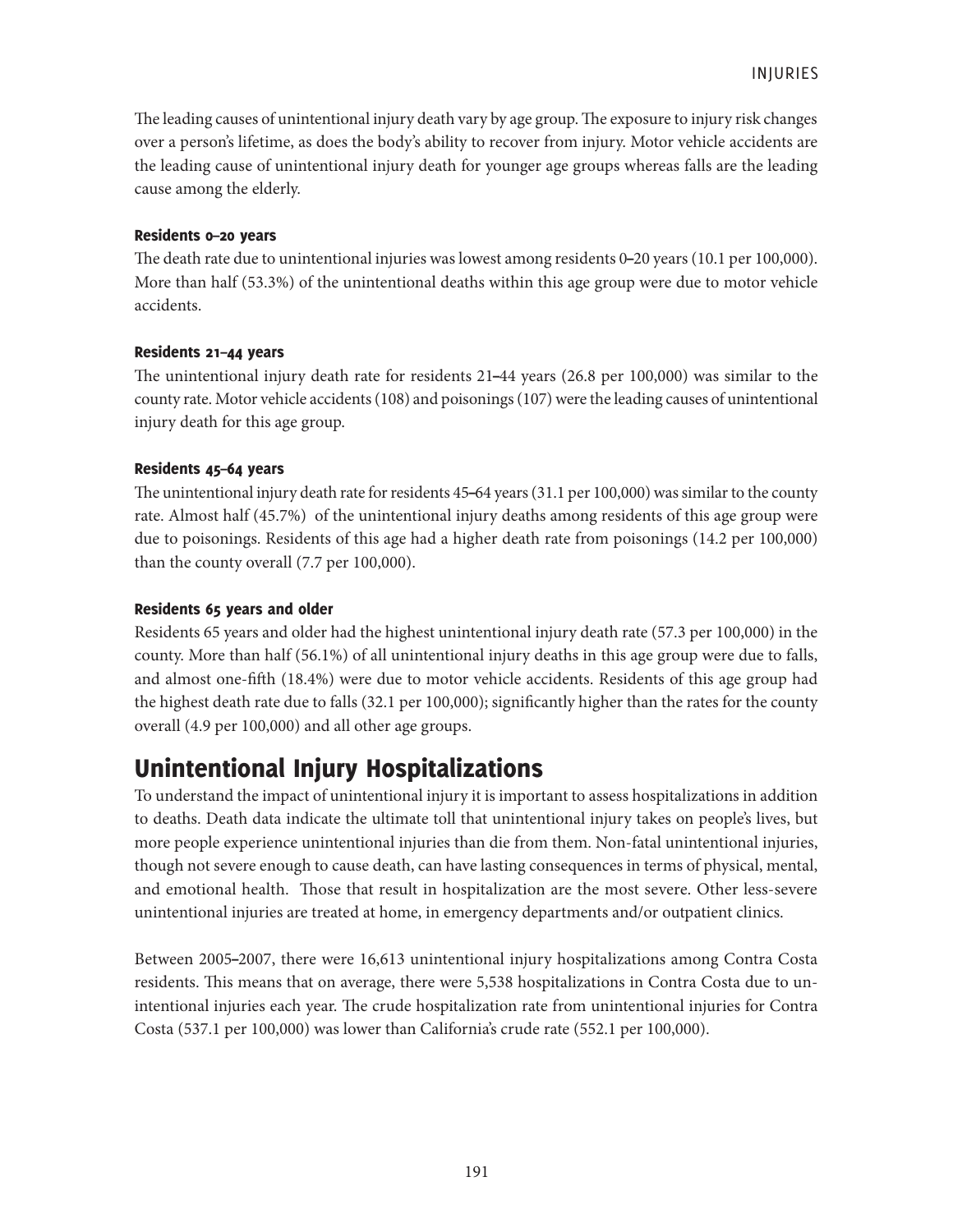#### Table  $6 \blacksquare$  Unintentional injury hospitalizations

By Race/Ethnicity Contra Costa County, 2005–2007

| <b>Total</b>            | 16,613 | $100.0\%$ | 537.1    |
|-------------------------|--------|-----------|----------|
| Asian/Pacific Islander  | 791    | $4.8\%$   | 199.0**  |
| <b>African American</b> | 1.441  | 8.7%      | 514.0    |
| <b>Hispanic</b>         | 1,636  | 9.8%      | 248.5**  |
| White                   | 11,708 | 70.5%     | $723.7*$ |
|                         | Cases  | Percent   | Rate     |

These are crude rates per 100,000 residents.

Total includes racial/ethnic groups not listed above.

\*Significantly higher rate than the county overall.

\*\*Significantly lower rate than the county overall.

The greatest number of unintentional injury hospitalizations was among whites (11,708), followed by Hispanics (1,636), African Americans (1,441) and Asians/Pacific Islanders (791).

Whites had the highest rate of hospitalizations due to unintentional injuries (723.7 per 100,000); significantly higher than the rates for the county overall (537.1 per 100,000) and all other racial/ethnic groups listed. More than half (59.2%) of all unintentional injury hospitalizations among whites were caused by falls. Hispanics (248.5 per 100,000) had a significantly lower unintentional injury hospitalization rate compared to the county overall. Asians/Pacific Islanders (199.0 per 100,000) had the lowest rate, significantly lower than the county overall and all other racial/ethnic groups listed.

#### Table 7 <sup>■</sup> Unintentional injury hospitalizations by gender

Contra Costa County, 2005–2007

|                | Cases Percent | Rate     |
|----------------|---------------|----------|
| <b>Females</b> | 8,685 52.3%   | $550.9*$ |
| <b>Males</b>   | 7.928 47.7%   | 522.7    |
| Total          | 16,613 100.0% | 537.1    |

These are crude rates per 100,000 residents.

\*Significantly higher rate than county males overall.

The number of unintentional injury hospitalizations was significantly higher among females (8,685) than males (7,928). Females had a higher unintentional injury hospitalization rate (550.9 per 100,000) than males (522.7 per 100,000).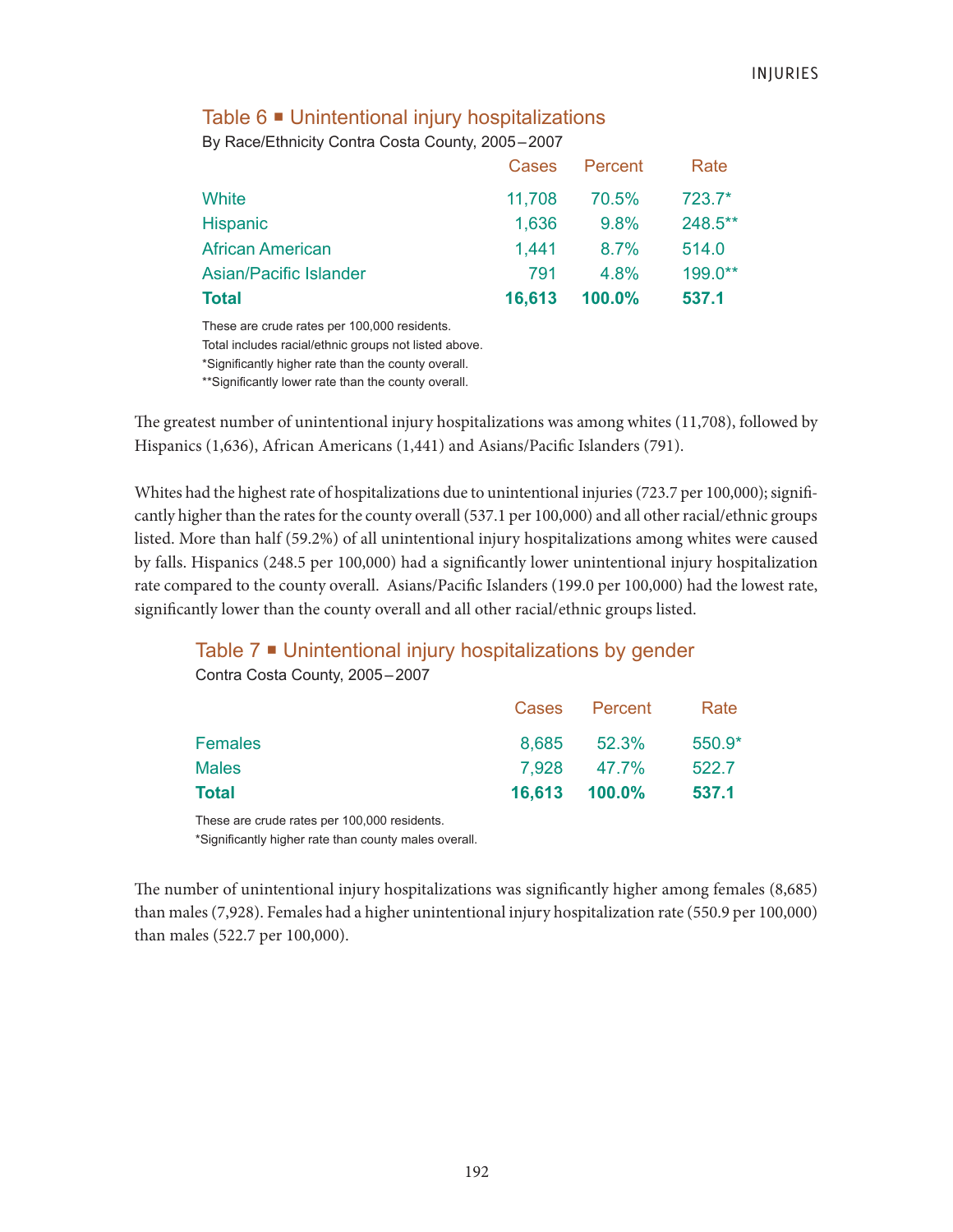|                    | <b>Cases</b> | Percent | Rate       |
|--------------------|--------------|---------|------------|
| 0-14 years         | 1,097        | 6.6%    | $172.3**$  |
| $15-24$ years      | 1,204        | 7.2%    | 294.4**    |
| 25-34 years        | 1,012        | 6.1%    | $260.2**$  |
| 35-44 years        | 1,382        | 8.3%    | 297.1**    |
| 45-54 years        | 1,875        | 11.3%   | 394.6**    |
| 55-64 years        | 1,845        | 11.1%   | 530.4      |
| 65 years and older | 8,198        | 49.3%   | $2,214.7*$ |
| <b>Total</b>       | 16,613       | 100.0%  | 537.1      |

#### Table 8 ■ Unintentional injury hospitalizations by age

Contra Costa County, 2005–2007

These are age-specific rates per 100,000 residents.

\*Significantly higher rate than the county overall.

\*\* Significantly lower rate than the county overall.

Almost half (49.3%) of the county's unintentional injury hospitalizations occurred among residents 65 years and older and more than three-quarters (75.9%) of these hospitalizations were due to falls. Residents 65 years and older had the highest unintentional injury hospitalization rate (2,214.7 per 100,000); significantly higher than the rates for the county overall (537.1 per 100,000) and all other age groups listed. Residents 0-14 years (172.3 per 100,000) had the lowest unintentional injury hospitalization rate; significantly lower than the county overall and all other age groups.

### Table 9 Unintentional injury hospitalizations by cause

|                         | Cases  | Percent | Rate  |
|-------------------------|--------|---------|-------|
| Fall                    | 8,880  | 53.5%   | 287.1 |
| Motor vehicle traffic   | 2,244  | 13.5%   | 72.5  |
| Poisoning               | 1,245  | 7.5%    | 40.3  |
| Natural/environmental   | 436    | 2.6%    | 14.1  |
| <b>Struck by object</b> | 404    | 2.4%    | 13.1  |
| Overexertion            | 351    | 2.1%    | 11.3  |
| <b>Total</b>            | 16,613 | 100.0%  | 537.1 |

Contra Costa County, 2005–2007

These are crude rates per 100,000 residents. Total includes causes not listed above.

More than half (53.5%) of unintentional injury hospitalizations were due to falls, followed by motor vehicle traffic accidents (13.5%) and poisonings (7.5%). Falls were the leading cause of unintentional injury hospitalizations for all racial/ethnic groups included in this section.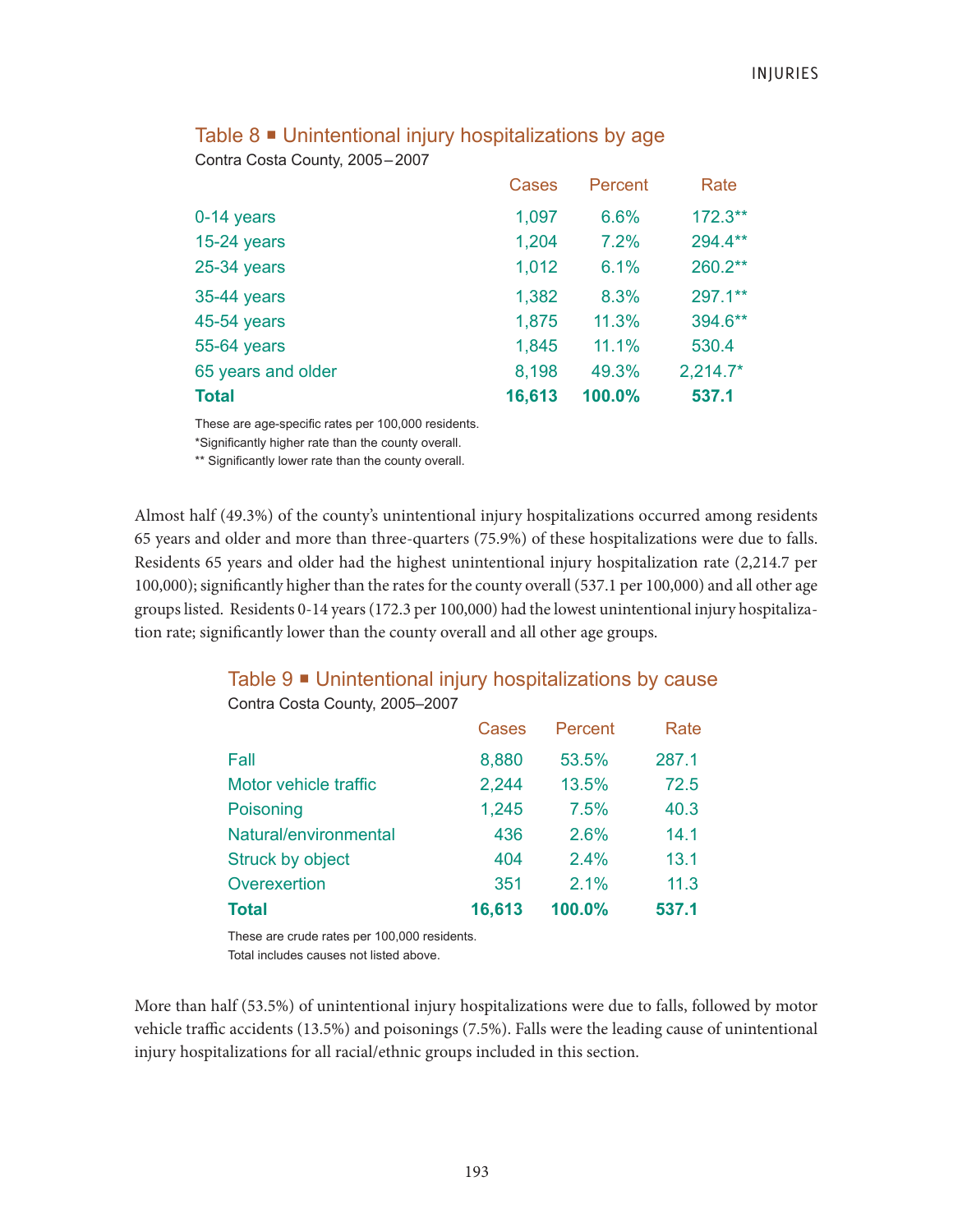Twelve ZIP codes comprised more than half (56.7%) of the unintentional injury hospitalizations in the county: 94565, 94509, 94595, 94553, 94806, 94520, 94521, 94513, 94523, 94598, 94804 and 94549. Each of these ZIP codes accounted for more than 500 cases. (See Table 10)

Ten ZIP codes had significantly higher unintentional injury hospitalization rates than the county overall: 94509, 94595, 94520, 94523, 94598, 94549, 94548, 94596, 94563 and 94525. Falls among white residents 65 years and older were the predominant cause of unintentional injury hospitalizations in the red-shaded ZIP codes in Central County. Sixteen ZIP codes had significantly lower unintentional injury hospitalization rates than the county overall (see table and map of rates by ZIP code).

A stable rate could not be calculated for ZIP codes with fewer than 20 cases. If denominator data was available, statistical testing generated a confidence interval for these ZIP codes to determine whether the rate range was lower, higher or similar to the county rate.

|              | <b>Cases</b> | Percent | Rate       |
|--------------|--------------|---------|------------|
| $94505^a +$  | 22           | 0.1%    | <b>NA</b>  |
| 94506        | 211          | 1.3%    | 240.8**    |
| 94507        | 241          | 1.5%    | 519.6      |
| 94509        | 1263         | 7.6%    | 640.4*     |
| $94511^{a}+$ | 82           | 0.5%    | <b>NA</b>  |
| 94513        | 653          | 3.9%    | 471.0**    |
| 94514        | 185          | 1.1%    | 461.8**    |
| 94517        | 212          | 1.3%    | 483.0      |
| 94518        | 487          | 2.9%    | 574.8      |
| 94519        | 297          | 1.8%    | 502.7      |
| 94520        | 687          | 4.1%    | 597.9*     |
| 94521        | 670          | 4.0%    | 517.0      |
| 94522+       | 7            | 0.0%    | <b>NA</b>  |
| 94523        | 649          | 3.9%    | 632.7*     |
| 94524+       | 7            | 0.0%    | <b>NA</b>  |
| 94525        | 72           | 0.4%    | 719.6*     |
| 94526        | 493          | 3.0%    | 540.4      |
| 94528        | 20           | 0.1%    | 848.9      |
| 94530        | 414          | 2.5%    | 576.7      |
| 94531        | 383          | 2.3%    | $315.1***$ |
| 94547        | 204          | 1.2%    | 302.7**    |
| 94548        | 21           | 0.1%    | 3818.2*    |
| 94549        | 524          | 3.2%    | 618.7*     |
| 94553        | 831          | 5.0%    | 562.9      |
| 94556        | 265          | 1.6%    | 528.7      |

Table 10 **·** Unintentional injury hospitalizations by ZIP codes Contra Costa County, 2005–2007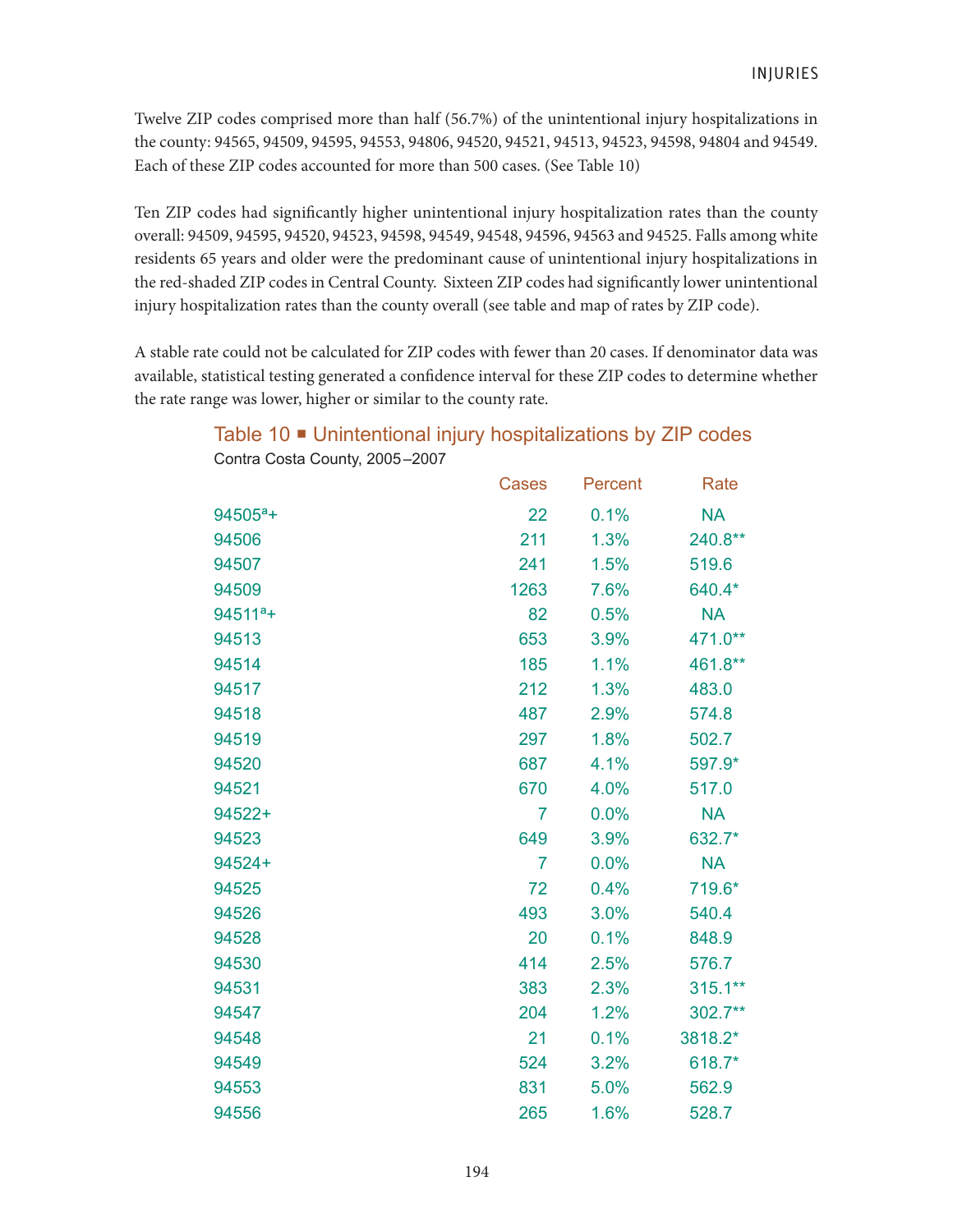INJURIES

|              | <b>Cases</b> | Percent | Rate      |
|--------------|--------------|---------|-----------|
| 94561        | 455          | 2.7%    | 448.3**   |
| 94563        | 349          | 2.1%    | 634.2*    |
| 94564        | 258          | 1.6%    | 466.0**   |
| 94565        | 1265         | 7.6%    | 493.3**   |
| 94569        | 6            | 0.0%    | NA        |
| 94572        | 149          | 0.9%    | 584.1     |
| 94575+       | 6            | 0.0%    | <b>NA</b> |
| 94582        | 122          | 0.7%    | 231.4**   |
| 94583        | 449          | 2.7%    | 443.5**   |
| 94595        | 983          | 5.9%    | 1913.7*   |
| 94596        | 465          | 2.8%    | 774.0*    |
| 94597        | 263          | 1.6%    | 387.4**   |
| 94598        | 600          | 3.6%    | 754.5*    |
| 94801        | 441          | 2.7%    | 468.2**   |
| 94802+       | 10           | 0.1%    | <b>NA</b> |
| 94803        | 374          | 2.3%    | 460.0**   |
| 94804        | 549          | 3.3%    | 453.8**   |
| 94805        | 184          | 1.1%    | 434.3**   |
| 94806        | 753          | 4.5%    | 415.0**   |
| 94807+       | 11           | 0.1%    | NA        |
| <b>Total</b> | 16,613       | 100.0%  | 537.1     |

These are crude rates per 100,000 residents.

Total includes ZIP codes not listed above.

\*Significantly higher rate compared to the county overall.

\*\*Significantly lower rate compared to the county overall.

ª Rate unavailable due to lack of denominator.

+ ZIP code not mapped.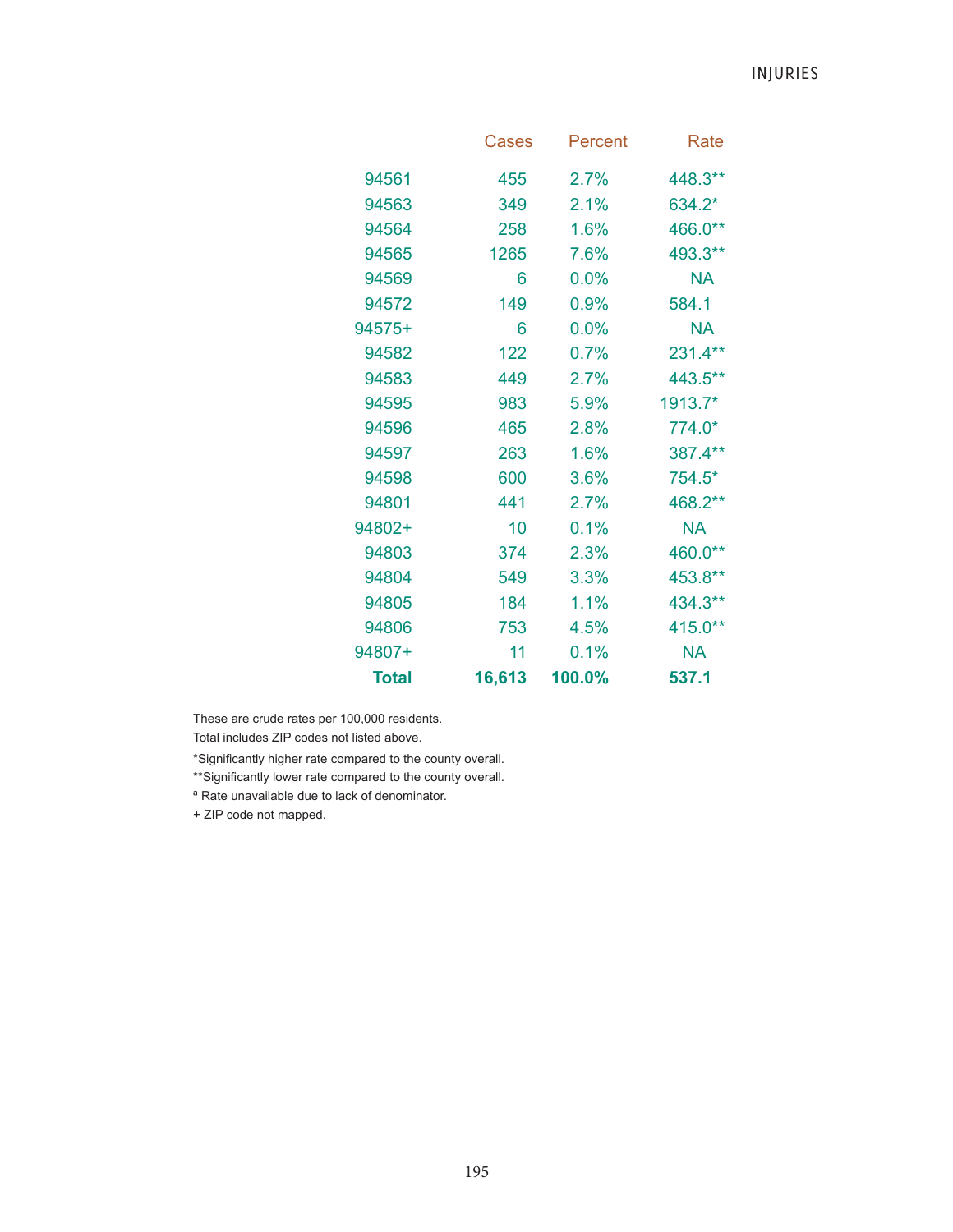G 794505 94561 94514 Brentwood Oakley 94513 94531 Pittsburg<br>94565 94517 94506 **Glaytof** 94521 Danville š 94507 **SACOLO** 94519 94518 94598 Martinez Moraga<br>94556 94549 araye 94553 ජී<br>ටිට Higher than the county 94572 Hercules 94803 94530 **UP60** Pinole San Pablo 94806 eky<br>모<br>S 9480 Richmond 94801

Unintentional Injury Hospitalization Rates by Zip Code

94551

94583<br>San Ramon

Lower than the county Similar to the county

Not Available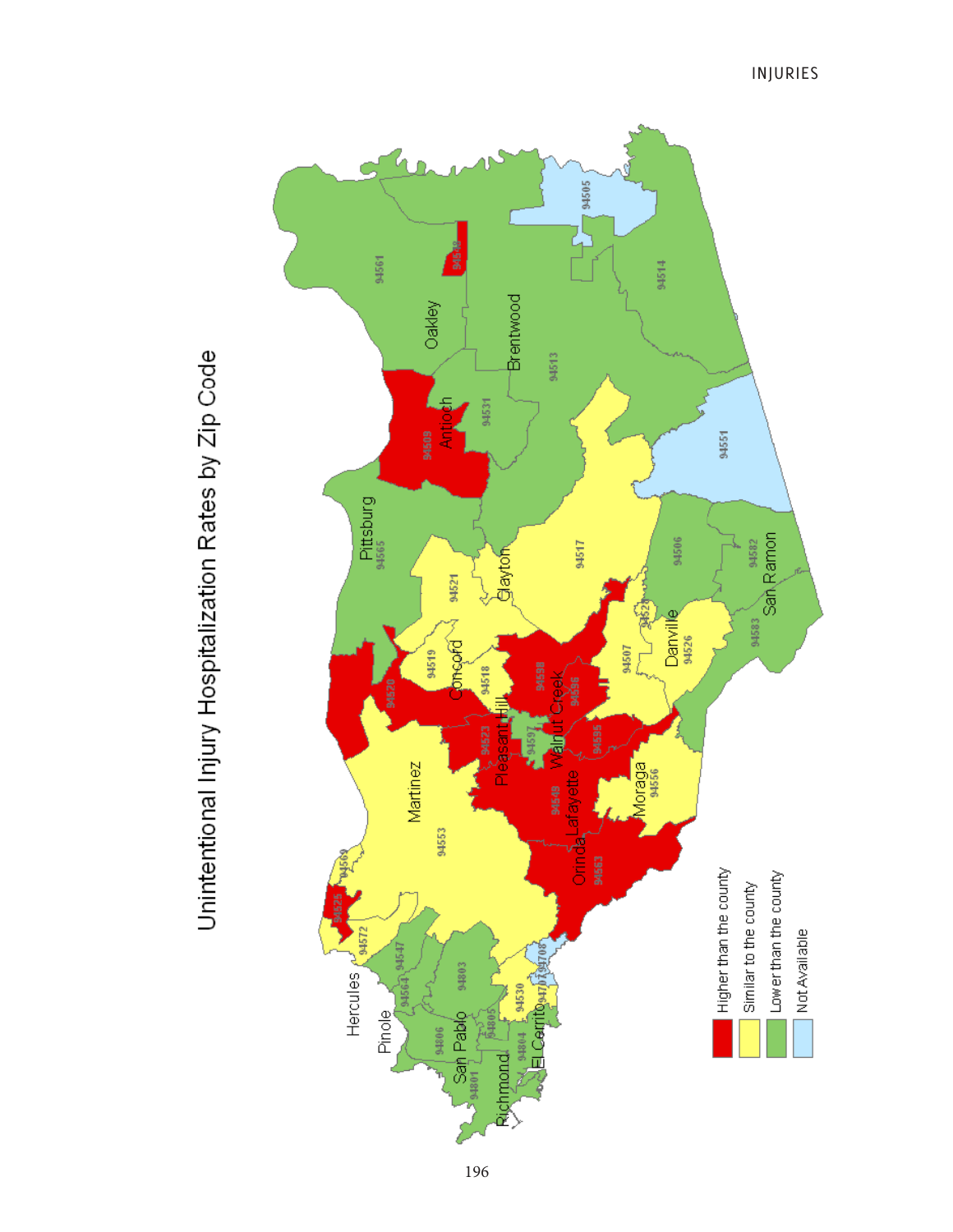#### **What is unintentional injury?**

Injuries are characterized as intentional or unintentional. Unintentional injuries are unplanned injuries that are not caused by a person's intent to harm.<sup>1</sup> Although often labeled as "accidents", unintentional injuries are preventable and sometimes predictable.<sup>2</sup> They include motor vehicle crashes, poisonings, falls, drowning, burns, cuts, choking and suffocations.

Intentional injuries including homicides, assaults, suicides and self-inflicted injuries are presented in other sections of this report.

#### **Why is it important?**

Between 2005–2007, unintentional injuries accounted for 4.1% of all deaths, making it the 6th leading cause of death in the county. Unintentional injury was the number one cause of death among residents 1–34 years old, accounting for approximately 30% of all deaths among this age group.

Injury deaths represent only a small portion of the people affected by unintentional injury. For each of the 179,065 U.S. deaths due to injuries (both intentional and unintentional) in 2006, there were nearly 11 times as many hospitalizations and 179 times as many emergency department visits.3 There were 34 million outpatient visits in the United States due to unintentional injuries<sup>3</sup> and an undetermined number of people never seek treatment for their injuries.

Injuries that occurred in 2000 will ultimately cause an estimated \$326 billion in productivity losses, as those injured often lose part or all of their productivity potential.4

#### **Who does it impact the most?**

In Contra Costa, African Americans were most likely to die from and whites were most likely to be hospitalized for unintentional injuries. Men were more likely to die from unintentional injuries and women were more likely to be hospitalized from them. Adults 65 years and older had the highest rates of death and hospitalizations from unintentional injuries, most of which were caused by falls. Although the number of unintentional injuries to American Indian and Alaska Native people in Contra Costa were too small to calculate a stable rate, these groups have some of the highest injury rates of any racial group nationwide. Unintentional injuries are the leading cause of death for American Indians and Alaska Natives 1-44 years old.<sup>5</sup>

#### **What can we do about it?**

Although unintentional injuries are not intended, they may be prevented. Knowing where injuries take place and what people are doing when they are injured is important for designing prevention programs. Almost half (47%) of non-fatal injuries took place at home, and more than one-third occurred while a person was engaged in leisure activities, including sports.3 It is also important to know the most frequent causes of injury in order to guide prevention efforts. Motor vehicle collisions, falls and increasingly, poisonings/overdoses, are responsible for most injury deaths and hospitalizations.<sup>6, 7</sup>

Prevention efforts include traditional forms of health education around these and other causes of un-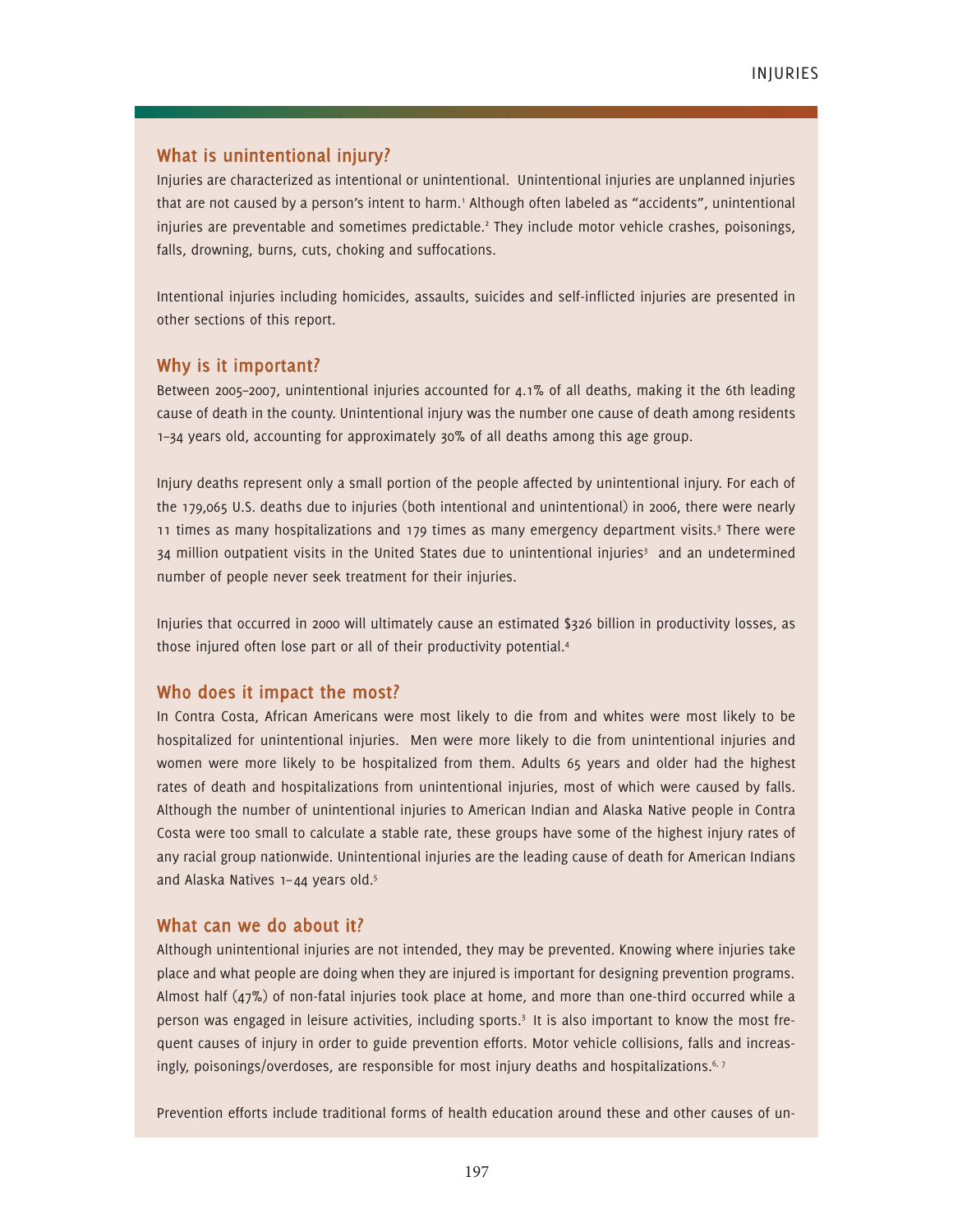intentional injuries. Programs and campaigns can encourage people to adopt and maintain behaviors that may reduce unintentional injuries like turning their cell phone off while driving, wearing seat belts and bike helmets, enrolling in safe-driving programs, putting up fences around pools and labeling medications.<sup>6</sup>

Some of the most effective injury prevention strategies are the result of public health policy change at the local, state and national level. For example, seat belt laws help to reinforce public health safety messages and the laws that led to the beeping seat belt warnings and airbags, now standard in all new cars, have saved many lives.

Recent Contra Costa efforts to prevent injuries have turned their focus to transportation and land-use interventions. For example, redesigning a neighborhood's roadways to slow traffic ("traffic calming") has been proven to reduce motor vehicle-related bicycle and pedestrian injuries because it changes the environment in which people travel.<sup>8</sup>

#### Data Sources: Unintentional Injury

#### tables and map

Tables 1-10: Any analyses or interpretations of the data were reached by the Community Health Assessment, Planning and Evaluation (CHAPE) Unit of Contra Costa Health Services and not the California Department of Public Health (CDPH) or California Office of Statewide Health Planning and Development (OSHPD). Data presented for Hispanics include Hispanic residents of any race. Data presented for whites, Asians/Pacific Islanders and African Americans include non-Hispanic residents. Not all race/ethnicities are shown but all are included in totals for the county and for each gender, age, cause and city. Rates were not calculated for any group with fewer than 20 cases due to unstable estimates.

Population estimates for Contra Costa and its subpopulations (by age, gender, race/ethnicity, city/census place) for 2005-2007 were provided by the Urban Strategies Council, Oakland, CA. January, 2010. Data sources used to create these estimates included: U.S. Census 2000, Neilsen Claritas 2009, Association of Bay Area Governments (ABAG) 2009 Projections, and California Department of Finance Population Estimates for Cities, Counties and the State 2001-2009, with 2000 Benchmark.

California population estimate for state level rate from the State of California, Department of Finance, E-4 Population Estimates for Cities, Counties and the State, 2001–2009, with 2000 Benchmark. Sacramento, California, May 2009.

Tables 1–5: These tables include total deaths due to unintentional injury and crude or age-specific average annual death rates per 100,000 residents for 2005 through 2007. Unintentional injury mortality data from the California Department of Public Health (CDPH), http://www.cdph.ca.gov/, Center for Health Statistics' Death Statistical Master File, 2005-2007.

ICD10 coding for unintentional injuries (ICD V01-X59) found at the CDHS Brand EPICenter California Injury Data Online at http://www.applications.dhs.ca.gov/epicdata/default.htm, modified from the Centers for Disease Control and Prevention National Center for Health Statistics, available online at: http://www.cdc.gov/nchs/data/nvsr/nvsr50/ nvsr50\_16.pdf. Poisonings includes drug overdose. Late effects are not included.

Tables 6–10: These tables include total hospitalizations due to non-fatal unintentional injury and crude or age-specific average annual hospitalization rates per 100,000 residents for 2005 through 2007. Non-fatal unintentional hospitalization data from the California Office of Statewide Health Planning and Development (OSHPD) Patient Discharge Data files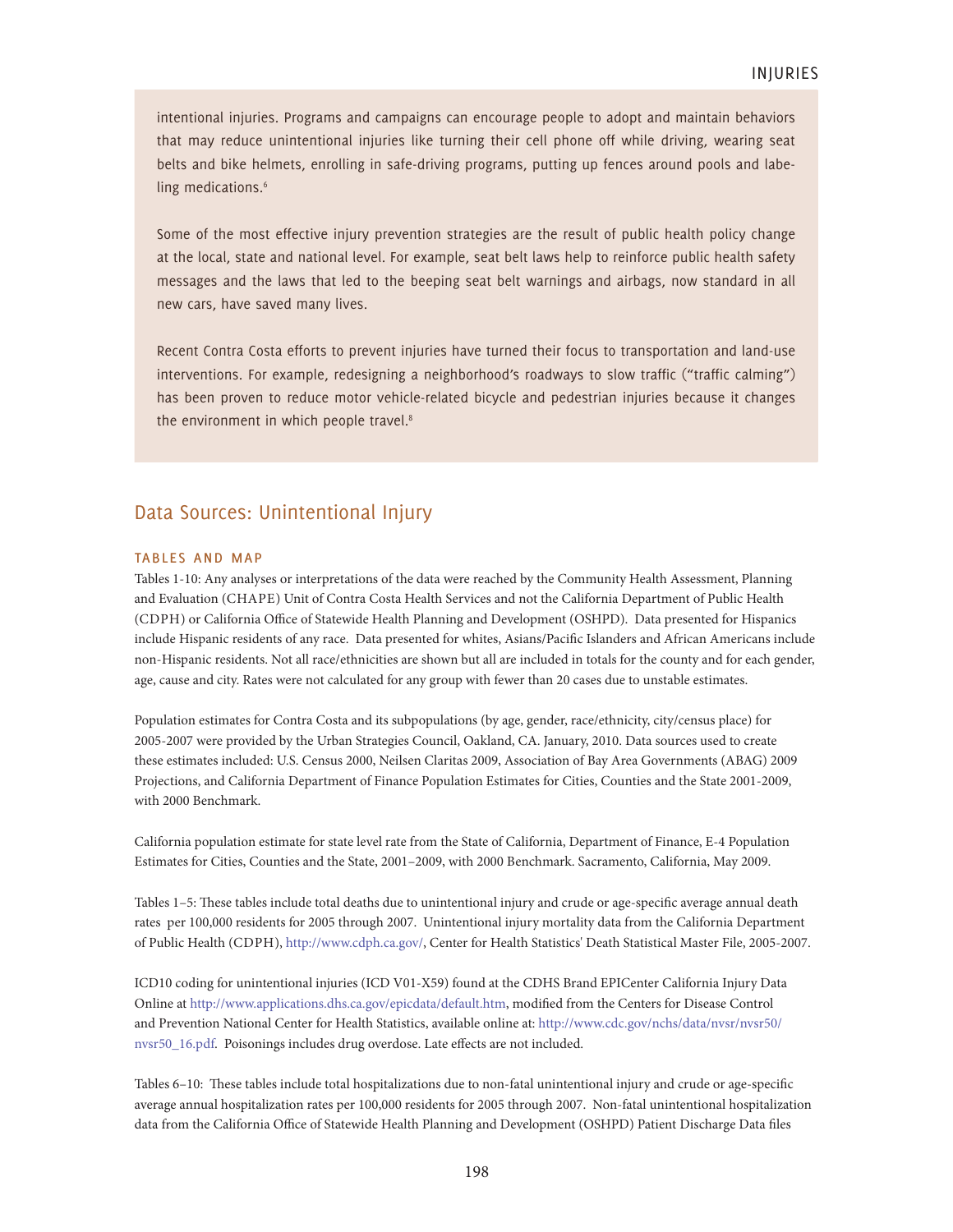2005-2007, http://www.oshpd.ca.gov/, Healthcare Quality and Analysis Division, Health Care Information Resource Center.

OSHPD data includes only those hospitalizations for which an unintentional injury was listed as the primary diagnoses (ICD E800-E928.9). They do not include treatment that takes place in a doctor's office, health clinic or emergency room. A single person can be counted multiple times for multiple injury hospitalizations. Poisonings includes overdose.

#### Table 10:

The rates for several ZIP codes are marked "NA" in the table. This is due to any one of the following reasons:

- The ZIP code has fewer than 20 cases
- A denominator for the ZIP code is not available (including P.O. box only ZIP codes)
- ZIP codes marked "+" indicate that the ZIP code is not mapped. This is due to one of the following reasons:
- The ZIP code has no denominator available: 94505
- The ZIP code is PO box only: 94511, 94522, 94524, 94575, 94802, 94807

ZIP codes with fewer than five cases and those that are shared with another county are not shown in the table.

Non-fatal Unintentional Injury Hospitalization map:

The shading for some ZIP codes indicates that the rate is not available. This is due to the following reasons:

- A denominator for the ZIP code is not available: 94505
- The ZIP code extends to areas outside of Contra Costa county: 94551, 94707, 94708

Although rates were not calculated for ZIP codes with fewer than 20 cases, statistical testing generated a confidence interval for the ZIP code 94569 to determine that the rate range was similar to the county rate and it was shaded appropriately on the map.

ZIP codes that are assigned to P.O. boxes only could not be shown on the map.

ZIP code population estimates for ZIP code level rates provided by the Environmental Health Investigations Branch (EHIB) from the Environmental Systems Research Institute (ESRI) Community Sourcebook of ZIP Code Demographics. Data was not available for all ZIP codes.

Healthy People 2010 objectives from the U.S. Department of Health and Human Services' Office of Disease Prevention and Health Promotion, available online at http://www.healthypeople.gov/

#### **TEXT**

1. California Injury Prevention Network (CIPN) "Intentional Injury Prevention" webpage. Retrieved August 12, 2010 from the CIPN website:

http://www.injurypreventionnetwork.org/injury-prevention-info/intentional

- 2. Prevention Institute "Reducing Injury" webpage. Retrieved August 12, 2010 from the Prevention Institute website: http://www.preventioninstitute.org/focus-areas/preventing-violence-and-reducing-injury/reducing-injury.html
- 3. National Center for Injury Prevention and Control, Centers for Disease Control. (2009)NCHS Data on Injuries: Information Sheet. Retrieved April 10, 2010 at the CDC website: http://www.cdc.gov/nchs/data/infosheets/infosheet\_injury.htm
- 4. Finkelstein E.A., Corso, P.S. and Miller, T.R. (2006). The Incidence and Economic Burden of Injury in the United States: Fact Sheet. Retrieved April 10, 2010 at the CDC website: http://www.cdc.gov/NCIPC/factsheets/Economic\_ Burden\_of\_Injury.htm
- 5. Centers of Disease Control and Prevention. "Injuries among Native Americans: Fact Sheet". Retrieved August 19, 2010 from http://www.cdc.gov/ncipc/factsheets/nativeamerican
- 6. Society for Public Health Education (n.d.). Injury 101. Retrieved May 21, 2007 at http://www.sophe.org/ui/injury.shtml.